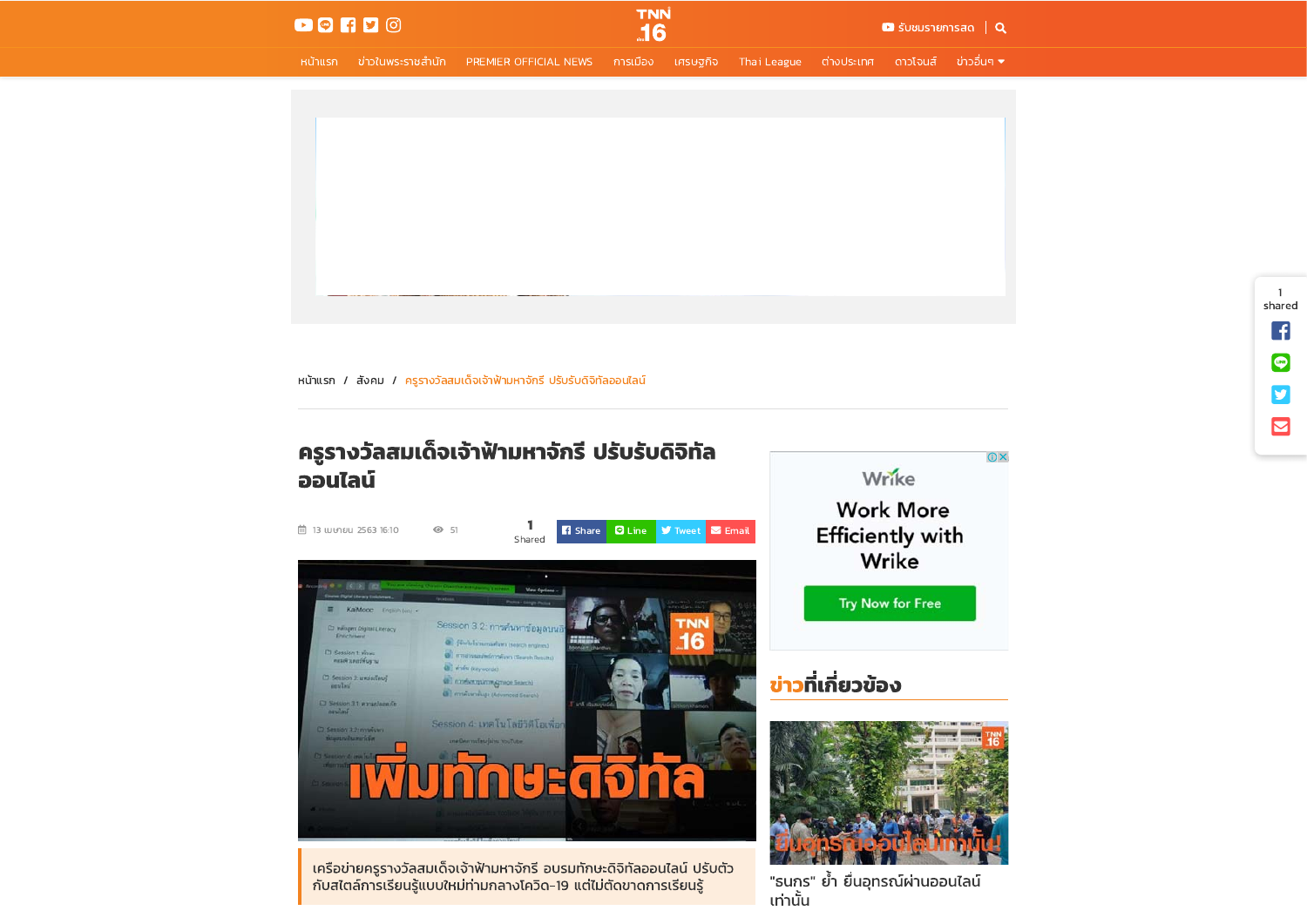

 $\widehat{\mathbf{C}}$ 



โกงฟอร์มโฮม! มหกรรมโกง

มูลนิธิรางวัลสมเด็จเจ้าฟ้ามหาจักรี จัดโครงการ Digital Literacy Enrichment รุ่น 2 ปี 2563 พัฒนาศักยภาพครเครือข่ายรางวัลสมเด็จเจ้าฟ้ามหาจักรี จำนวน 30 คน เพื่อเรียนรัทักษะทางดิจิทัล ้อย่างเท่าทันและปรับใช้ดิจิทัลเทคโนโลยีที่ทันสมัยเพื่อการเรียนการสอนและการจัดการการศึกษาใน โรงเรียน โดยมีวิทยากรจากมหาวิทยาลัยเทคโนโลยีพระจอมเกล้าธนบุรี ประกอบด้วย อาจารย์ผนวก เดช สุวรรณทัต มหาวิทยาลัยเทคโนโลยีพระจอมเกล้าธนบุรี อาจารย์เมตตา มงคลธีระเดช และอาจารย์ ไพฑูรย์ อนันต์เขต เป็นวิทยากร พร้อมด้วยดร.กฤษณพงศ์ กีรติกร ประธานมูลนิธิฯ ดร.ชวิน จันทเสนา วงศ์ มธจ. ดร.จุฬากรณ์ มาเสถียรวงศ์ สถาบันรามจิตติ และคณะทำงานมูลนิธิฯร่วมสนับสนุนการเรียน ร้ เมื่อวันที่ 7-10 เม.ย.ที่ผ่านมา





ิดร.กฤษณพงศ์ กีรติกร ประธานมูลนิธิรางวัลสมเด็จเจ้าฟ้ามหาจักรี กล่าวว่าโลกเปลี่ยนไปเร็วมากและ เทคโนโลยีเป็นสิ่งที่กำลังเปลี่ยนการเรียนรู้ของคนรุ่นใหม่ ทำอย่างไรให้ครูได้เรียนรู้เท่าทันและเข้าใจถึง เทคโนโลยีดิจิตอลที่มีผลกระทบต่อการเรียนรู้ต่อการใช้ชีวิตในสังคม เข้าถึงความรู้ และสร้างสรรค์การ ้เรียนรู้โดยใช้เทคโนโลยีเหล่านี้มาช่วยสนับสนุนการเรียนรู้ของครูของผู้เรียน รวมถึงการใช้เทคโนโลยี ้อย่างปลอดภัยหรือเพื่อสร้างคุณค่าในการเรียนรู้ และเป็นพลังการเรียนรู้ให้กับพื้นที่ห่างไกล ท่ามกลาง ความท้าทายของการเรียนรู้ที่หลากหลายในบริบทที่ต่างกัน ยิ่งในสถานการณ์ยากลำบากอย่าง สถานการณ์การระบาดไวรัสโควิด-19 ก็ไม่ตัดขาดการเรียนรู้